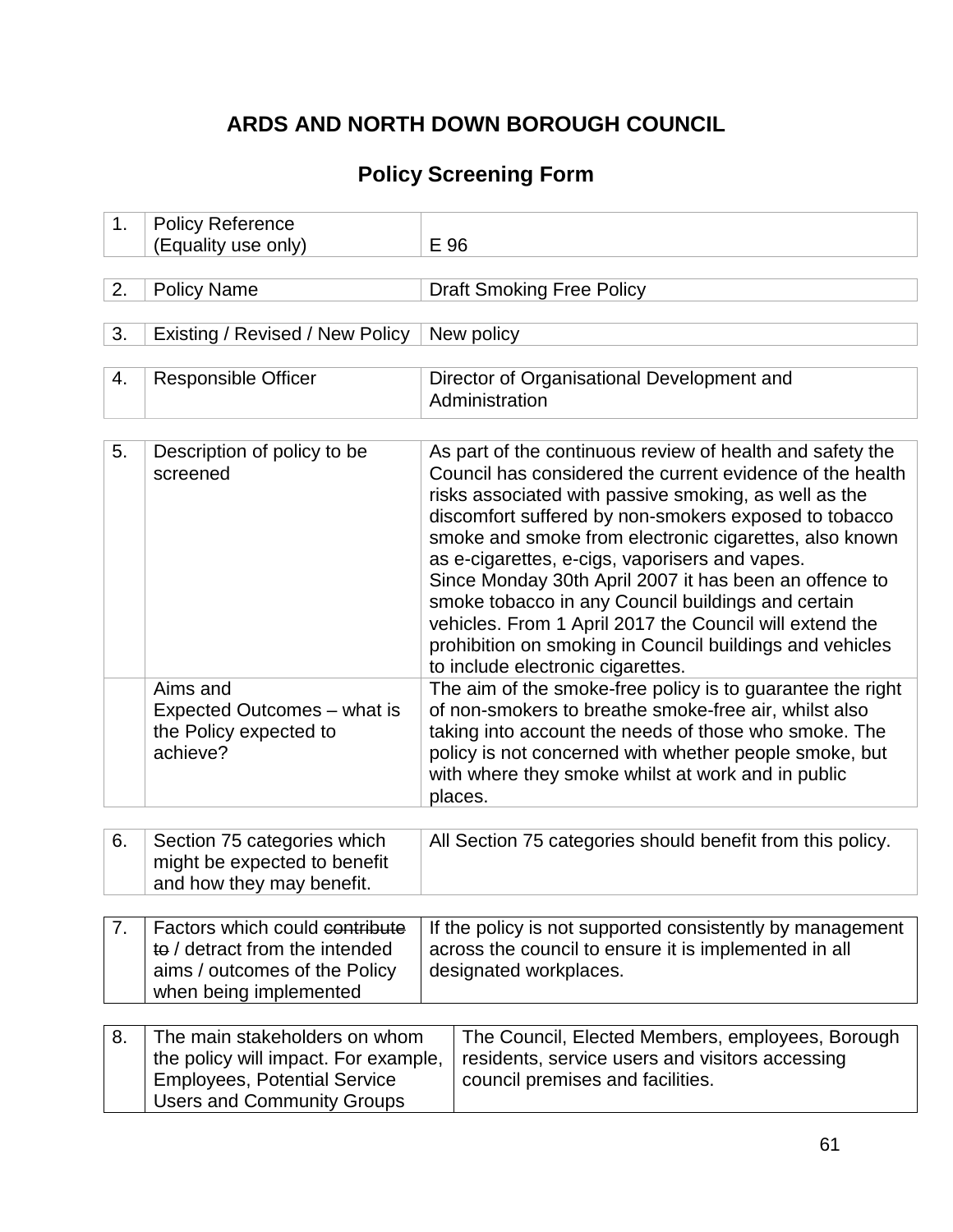| Consider the internal and external   |  |
|--------------------------------------|--|
| impacts (either actual or potential) |  |
| and comment, or list, information    |  |
| where appropriate                    |  |

| -9. | Please provide details of other policies which have a bearing on this one. |  |
|-----|----------------------------------------------------------------------------|--|
|     | Policies:<br>Owned by:                                                     |  |
|     | Ards and North Down Borough<br>E 09 Disciplinary Policy                    |  |
|     | E 63 ANDBC Corporate Health and Safety<br>Council                          |  |
|     | <b>Management Systems Policy</b>                                           |  |

| 10. | Available evidence (quantitative and qualitative) considered as important to encourage |                                                                                                                                                                                                                                                    |  |
|-----|----------------------------------------------------------------------------------------|----------------------------------------------------------------------------------------------------------------------------------------------------------------------------------------------------------------------------------------------------|--|
|     | completion in relation to:                                                             |                                                                                                                                                                                                                                                    |  |
|     | <b>Religious Belief</b>                                                                | The council do not maintain records of any employees or                                                                                                                                                                                            |  |
|     | <b>Political Opinion</b>                                                               | service users in relation to smoking.                                                                                                                                                                                                              |  |
|     | <b>Racial Group</b>                                                                    |                                                                                                                                                                                                                                                    |  |
|     | Age                                                                                    | This policy is to ensure that any employees or service users<br>that use this type of smoking will not be permitted to do so<br>whilst on Council property or premises. It treats all users<br>equitably irrespective of their Section 75 profile. |  |
|     | <b>Marital Status</b>                                                                  |                                                                                                                                                                                                                                                    |  |
|     | Sexual orientation                                                                     |                                                                                                                                                                                                                                                    |  |
|     | Men & Women generally                                                                  |                                                                                                                                                                                                                                                    |  |
|     | <b>Disability</b>                                                                      |                                                                                                                                                                                                                                                    |  |
|     | Dependents                                                                             |                                                                                                                                                                                                                                                    |  |

| 11. | Based on data previously provided what are the needs, experiences and priorities for each<br>of the following categories, in relation to this policy/decision? |                                                                    |  |
|-----|----------------------------------------------------------------------------------------------------------------------------------------------------------------|--------------------------------------------------------------------|--|
|     | <b>Religious Belief</b>                                                                                                                                        | All Section 75 dimensions are treated equitably in relation to the |  |
|     | <b>Political Opinion</b>                                                                                                                                       | introduction and implementation of this policy.                    |  |
|     | <b>Racial Group</b>                                                                                                                                            |                                                                    |  |
|     | Age                                                                                                                                                            |                                                                    |  |
|     | <b>Marital Status</b>                                                                                                                                          |                                                                    |  |
|     | Sexual orientation                                                                                                                                             |                                                                    |  |
|     | Men & Women                                                                                                                                                    |                                                                    |  |
|     | generally                                                                                                                                                      |                                                                    |  |
|     | <b>Disability</b>                                                                                                                                              |                                                                    |  |
|     | <b>Dependents</b>                                                                                                                                              |                                                                    |  |

## **Does this Policy require an Equality Impact Assessment?**

| What is the likely impact on equality of opportunity for each of the Section 75 categories? |                                           |                  |
|---------------------------------------------------------------------------------------------|-------------------------------------------|------------------|
| Detail of Impact                                                                            |                                           | Level of Impact  |
|                                                                                             |                                           | Minor/Major/None |
| <b>Religious Belief</b>                                                                     | This policy is introduced to improve the  | <b>None</b>      |
| <b>Political Opinion</b>                                                                    | health and wellbeing of all staff,        |                  |
| <b>Racial Group</b>                                                                         | elected members and service users         |                  |
| Age                                                                                         | whilst in Council premises and facilities |                  |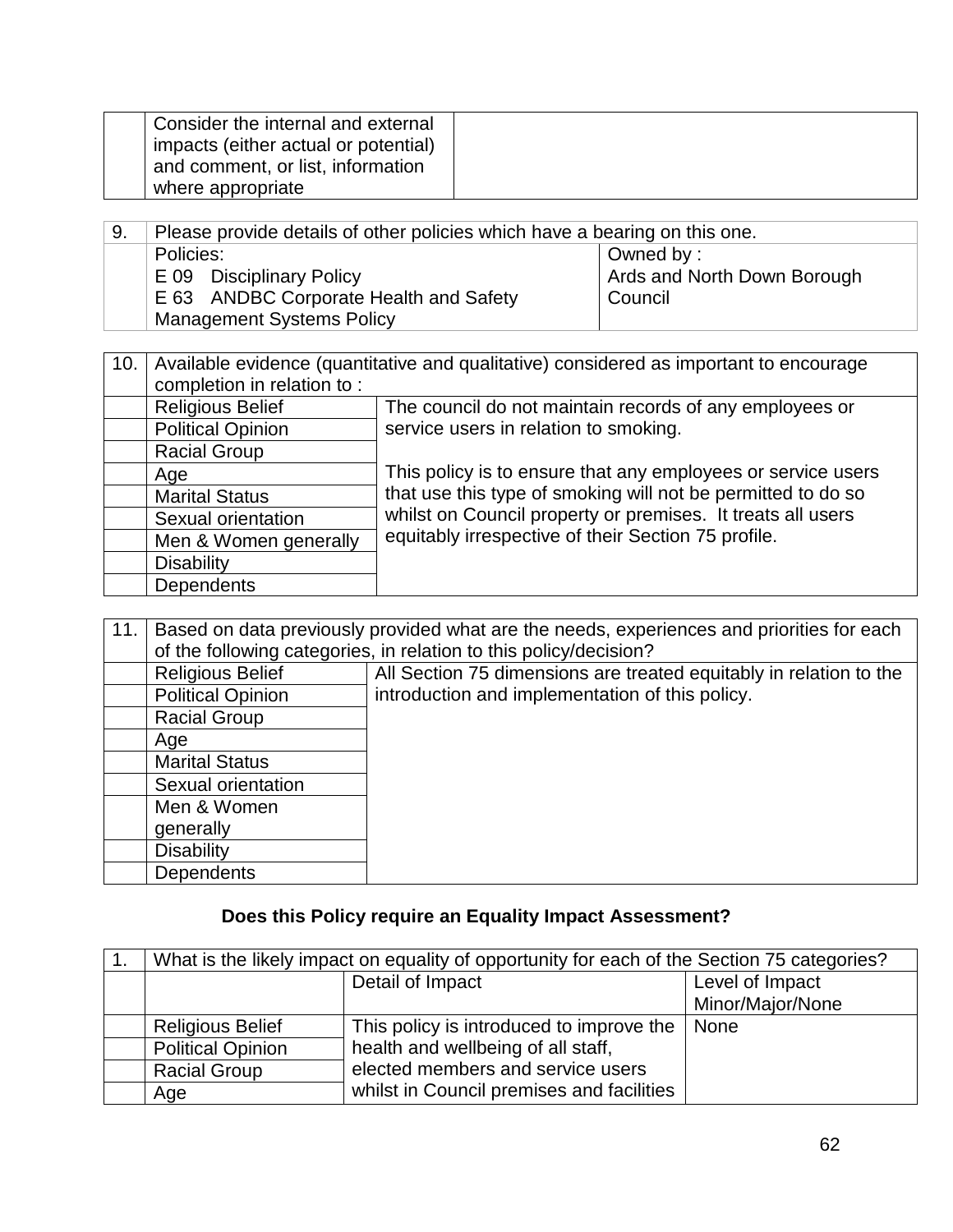| <b>Marital Status</b> | irrespective of any Section 75 |  |
|-----------------------|--------------------------------|--|
| Sexual orientation    | dimensions.                    |  |
| Men & Women           |                                |  |
| generally             |                                |  |
| <b>Disability</b>     |                                |  |
| <b>Dependents</b>     |                                |  |

2. Are there opportunities to better promote equality of opportunity for people within the Section 75 equality categories? If "Yes", provide details | If "No", provide details Religious Belief No, as the policy will be introduced and implemented equitably across the council. Political Opinion Racial Group Age Marital Status Sexual orientation Men & Women generally **Disability Dependents** 

| $^{\circ}$ 3.                                                               | To what extent is the Policy likely to impact on Good Relations between people of different<br>religious belief, political opinion or racial group? |                                                            |                  |
|-----------------------------------------------------------------------------|-----------------------------------------------------------------------------------------------------------------------------------------------------|------------------------------------------------------------|------------------|
|                                                                             | Details of Impact                                                                                                                                   |                                                            | Level of Impact  |
|                                                                             |                                                                                                                                                     |                                                            | Minor/Major/None |
| None, as the policy is to improve the health and<br><b>Religious Belief</b> |                                                                                                                                                     |                                                            |                  |
|                                                                             | <b>Political Opinion</b>                                                                                                                            | wellbeing of all staff and service users whilst in Council |                  |
| <b>Racial Group</b>                                                         |                                                                                                                                                     | premises and facilities.                                   |                  |

| ່ 4. | Are there opportunities to better promote Good Relations between people of different |                          |  |  |
|------|--------------------------------------------------------------------------------------|--------------------------|--|--|
|      | religious belief, political opinion or racial group?                                 |                          |  |  |
|      | If "Yes" provide details<br>If "No" provide details                                  |                          |  |  |
|      | No, as the policy will be implemented with effect for all<br><b>Religious Belief</b> |                          |  |  |
|      | <b>Political Opinion</b>                                                             | staff and service users. |  |  |
|      | <b>Racial Group</b>                                                                  |                          |  |  |

### Additional Considerations

| Multiple Identity<br>Considerations                                                                                                            | Details of Impact or potential impact (Positive/Negative)                                                          |
|------------------------------------------------------------------------------------------------------------------------------------------------|--------------------------------------------------------------------------------------------------------------------|
| Are there any potential impacts<br>of the policy decision on<br>people with multiple identities?<br>(e.g. disabled minority ethnic<br>persons) | This policy will be implemented equitably across the<br>council irrespective of any individuals multiple identity. |
| Where appropriate provide                                                                                                                      |                                                                                                                    |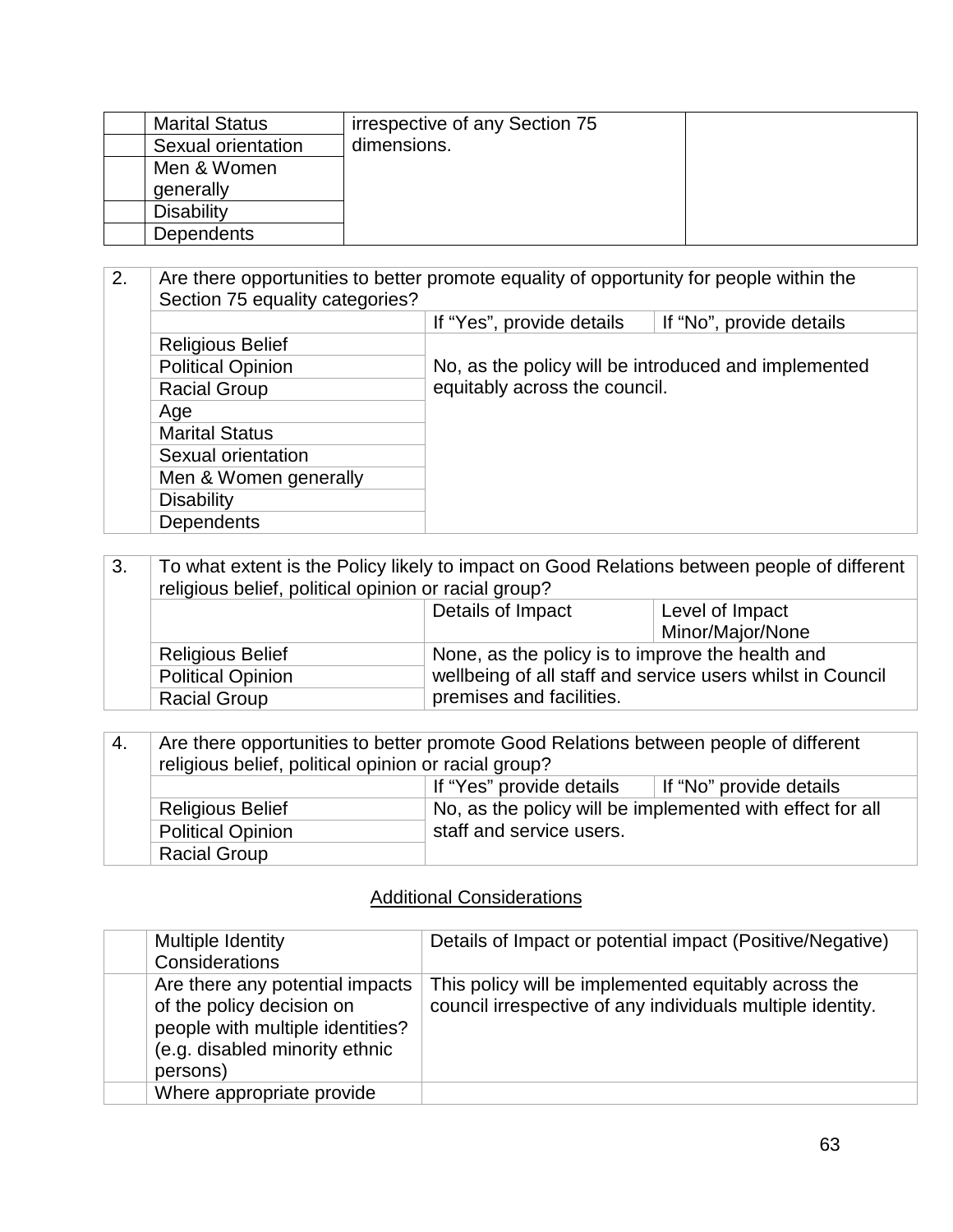| details of data on the impact of<br>the policy on people with<br>multiple identities. |  |
|---------------------------------------------------------------------------------------|--|
| Specify relevant Section 75                                                           |  |
| categories concerned.                                                                 |  |

#### **Disability Discrimination Order (NI) 2006**

| Does this proposed policy<br>provide an opportunity to:                                      | Yes / No | Explain your reasoning:                                                                                                                                                                                                  |
|----------------------------------------------------------------------------------------------|----------|--------------------------------------------------------------------------------------------------------------------------------------------------------------------------------------------------------------------------|
| better promote positive<br>attitudes towards disabled<br>people<br>increase participation by | Yes      | This policy treats all service users<br>equitably and the existence of the policy<br>will be made widely available. It will also<br>be made available in a range of formats for<br>clarity where any need is identified. |
| disabled people in public<br>life                                                            |          |                                                                                                                                                                                                                          |

#### Monitoring Arrangements

Section 75 places a requirement on the Council to have equality monitoring arrangements in place in order to assess the impact of policies and services, help identify barriers to fair participation and to better promote equality of opportunity.

| Outline what data you could<br>collect in the future in order to<br>monitor the impact of this<br>policy / decision on equality,<br>good relations and disability | No Section 75 monitoring data will be collated in relation<br>to this policy. However breaches of the policy and<br>enquiries will be monitored to ensure it is equitably<br>implemented across the council. |
|-------------------------------------------------------------------------------------------------------------------------------------------------------------------|--------------------------------------------------------------------------------------------------------------------------------------------------------------------------------------------------------------|
| duties                                                                                                                                                            |                                                                                                                                                                                                              |

#### Consideration of Human Rights

The Human Rights Act 1998 brings the European Convention on Human Rights (ECHR) into UK and, therefore, Northern Ireland. Indicate below any potential *adverse impacts* that the policy / decision may have in relation to human rights issues

| Right to Life                                | Article 2 |  |
|----------------------------------------------|-----------|--|
| Prohibition to torture, inhuman or degrading | Article 3 |  |
| treatment                                    |           |  |
| Prohibition of slavery and forced labour     | Article 4 |  |
| <b>Right to Liberty and Security</b>         | Article 5 |  |
| Right to a Fair and Public Trial             | Article 6 |  |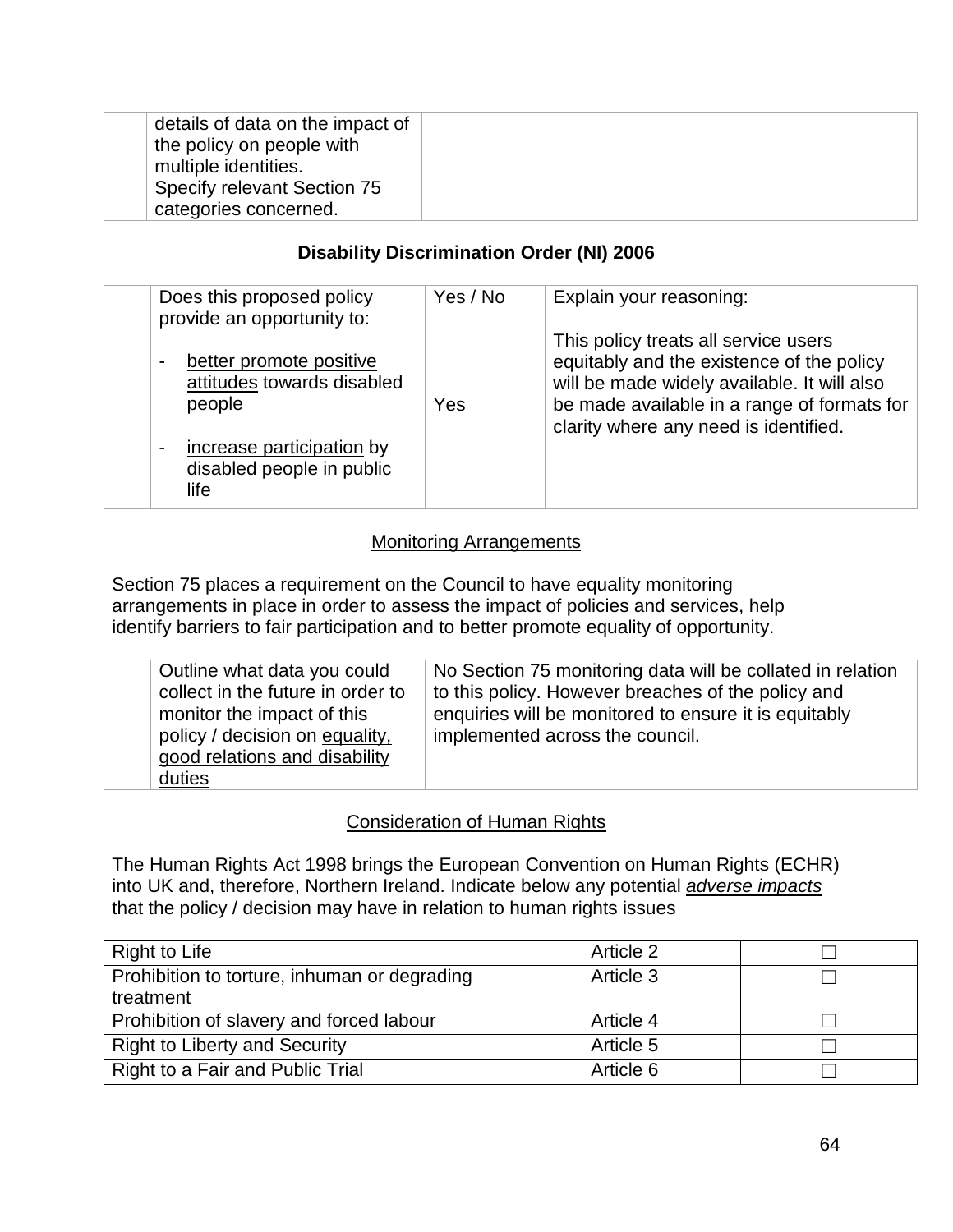| Right to no punishment without due legal    | Article 7  |  |
|---------------------------------------------|------------|--|
| process                                     |            |  |
| Right to respect for private and family     | Article 8  |  |
| life, home and correspondence               |            |  |
| Right to freedom of thought, conscience and | Article 9  |  |
| religion                                    |            |  |
| Right to freedom of Expression              | Article 10 |  |
| Right to freedom of peaceful assembly and   | Article 11 |  |
| association                                 |            |  |
| Right to marry and found a family           | Article 12 |  |
| The prohibition on discrimination           | Article 14 |  |
| Protection of property and enjoyment of     | Protocol 1 |  |
| possessions                                 | Article 1  |  |
| <b>Right to education</b>                   | Protocol 1 |  |
|                                             | Article 2  |  |
| Right to free and secret election           | Protocol 1 |  |
|                                             | Article 3  |  |

| Please explain any adverse<br>impacts on human rights that<br>you have identified?                         |  |
|------------------------------------------------------------------------------------------------------------|--|
| Please indicate any ways in<br>which you consider the policy<br>positively promotes Human<br><b>Rights</b> |  |

I can confirm that the proposed policy / decision have been screened for:-

| Equality of opportunity and good relations |
|--------------------------------------------|
| Disabilities duties; and                   |
| Human rights issues                        |

On the basis of the answers to the screening questions, I recommend that this policy / decision is:-

| X | Screened Out - No EQIA necessary (no impacts)     |
|---|---------------------------------------------------|
|   | Screened Out – Mitigating Actions (minor impacts) |
|   | Screened In – Necessary to conduct a full EQIA    |
|   | Please detail actions to be taken:                |